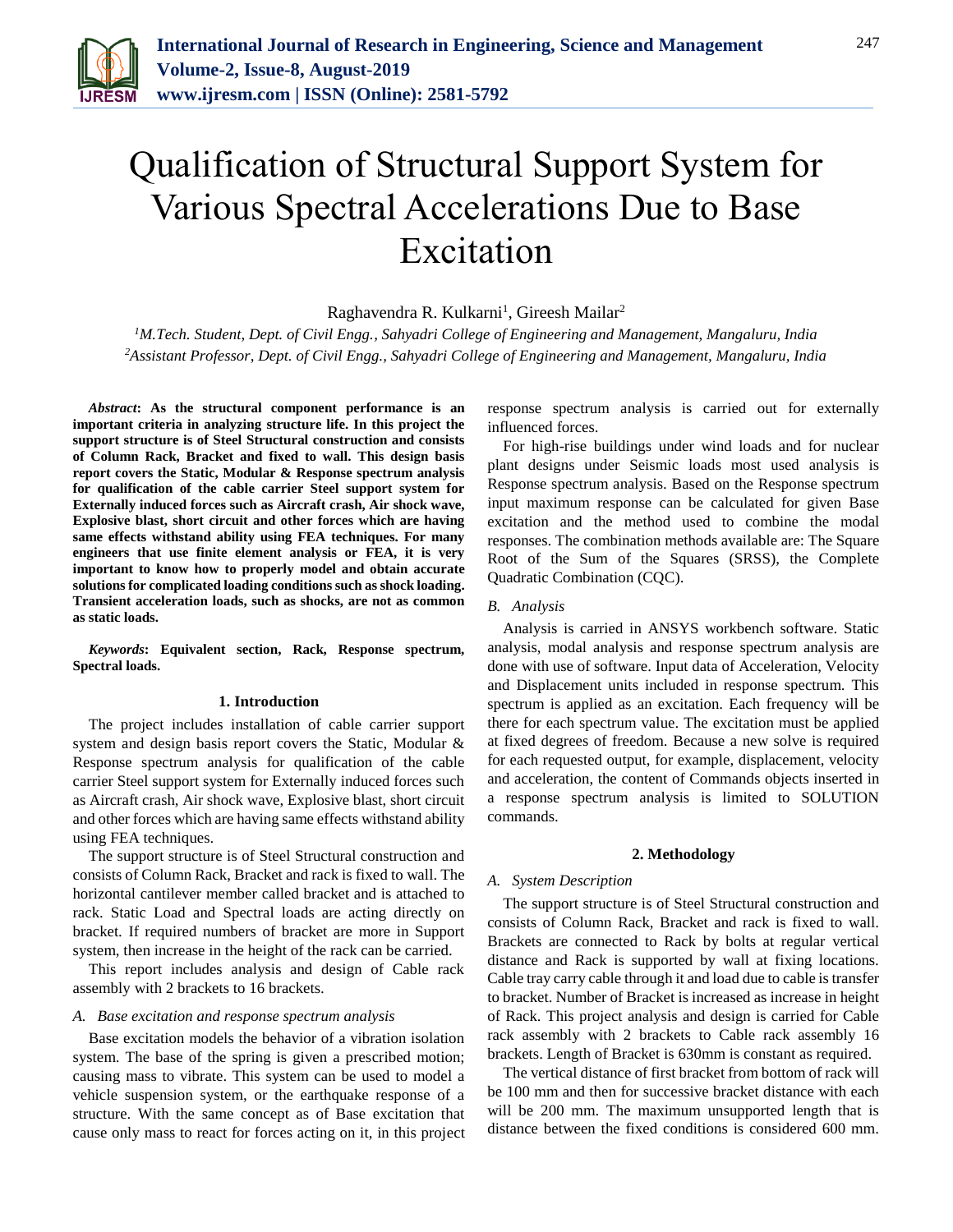

the vertical distance between the brackets from top of rack is kept as 300 mm.



Fig. 1. Model and Details of cable rack assembly in mm

- *B. Codes used*
	- ASME SEC III SUB SEC NF: 2017- BPVC division 1 sub section NF for supports.
	- IS 2062: 2011- Hot rolled medium and high tensile structural steel
	- IS 1079: 2009- Hot rolled carbon Steel sheet and strip specification
	- IS-801: 1975 -Code of practice for use of cold formed light gauge steel structured members in general building construction
	- ASCE 4-98: 2008 -Seismic analysis of safety related nuclear structures and commentary.

## *C. Parameters Adopted in the Analysis*

- Grade of Steel for Rack and Bracket: FE410
- Modulus of Elasticity of Steel:  $20000 \text{ N/mm}^2$
- Poisson's ratio: 0.33
- Yield Strength of Steel: 410 N/mm<sup>2</sup>
- Ultimate Tensile Strength of Steel: 540 N/mm<sup>2</sup>

#### *D. Modelling*

*1) General*

The support structure modelling consists of bracket and rack in 3-D by using software ANSYS (version 18.0). As the rack is supported with wall fixed depends on its height. From equivalent sections structure geometry is considered. The vertical rack is fixed to the wall at various supports and constrained in all the 3 translation directions. Isometric views of FE model are given in figure below which also indicate the co-ordinate system. The masses applied at each bracket as distributed mass. Static analysis has done under self-weight then proceeds with modal, spectrum analysis. The Response Spectrum for all Level is applied in the all the three directions & directional combination are done by SRSS method.

*2) Geometry*

A 3-D modeling of support structure is of line frame consisting rack and brackets as shown in fig. 2 and 3. By the meshing of solid model, finite model is developed Vertical column having channel section of length is 600mm fixed to the wall by 2 points in translation directions.

Horizontal bracket having channel section of length is 630mm fixed to the column as cantilever. The sectional dimensions used to execute structure will have the slots also brackets are tapered along its length which is not modelled in





Fig. 2. Solid model of Cable rack assembly

Once the geometry is created as per specifications it is imported into ANSYS workbench for Discretization. The finite element model is prepared by meshing it with appropriate by linear quadrilateral elements.



Fig. 3. Meshing model of bracket

Loads and boundary conditions were applied on the FE Model as follows,

1. Moment of inertia about Z-axis



Fig. 4. Bracket with boundary conditions-1

As shown in the Figure above, one end of the bracket nodes is fixed in all degrees of freedom and other one extreme end nodes are applied by unit displacement in Y-Direction. The Reaction forces will be calculated at the fixed nodes is called as 'W'.

W = 1269.4 N (Total force causes to unit deformation, Data from FEM Results)

Stiffness (K) is technically defined as Force per unit deformation. So, Stiffness of the bracket is will be arrived by equation.

$$
K = \frac{W}{\text{Unit deformation}}
$$
  

$$
K = \frac{626.862}{1}
$$
 N/mm

 $K = 1269.4$  N/mm

The Stiffness formula used for cantilever beam with point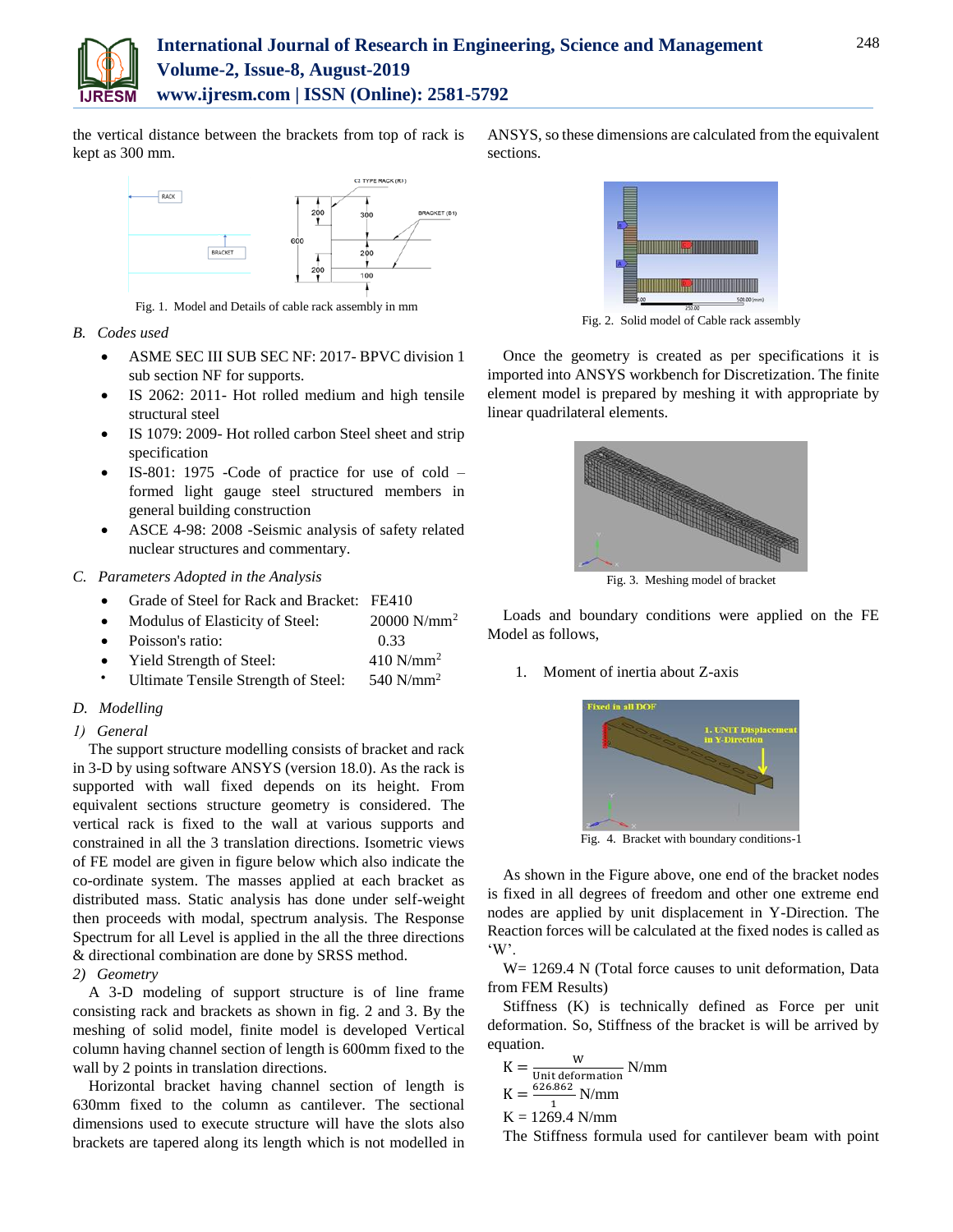

load at the end is given  $K - {^{3EI}ZZ}$ 

$$
1269.4 = \frac{3 \times 2e5 \times 1zz}{630^3}
$$

 $I_{ZZ} = 0.5290143 \times 10^6$  mm<sup>4</sup> Where, E is Young's Modulus Izz is Moment of Inertia about Z-axis

2. Moment of inertia about Y-axis



Fig. 5. Bracket with boundary conditions-2

As shown in the Figure, one end of the bracket nodes is fixed in all degrees of freedom and other extreme end nodes are applied by unit displacement in Z-Direction. The Reaction forces will be calculated at the fixed nodes is called as 'W'.

W= 1100.508 N (Data from FEM Results)

Stiffness (K) is technically defined as Force per unit deformation. So, Stiffness of the bracket is will be arrived by the below equation.

 $K = \frac{W}{\text{Unit deformation}} N/\text{mm}$  $K = \frac{1100.508}{4}$  $\frac{1.506}{1}$  N/mm K = 1100.508 N/mm

The Stiffness formula used for cantilever beam with point load at the end is given  $K = \frac{3EI_{yy}}{2}$ 

$$
1100.508 = \frac{3 \times 2e5 \times 1_{YY}}{630^3}
$$

 $I_{YY} = 0.4586314 \times 10^6$  mm<sup>4</sup>

Equivalent sections are found out based moment of inertia in ANSYS.

Table 1

| Moment of inertia of Bracket comparison |  |  |                                                   |                                   |                                                  |
|-----------------------------------------|--|--|---------------------------------------------------|-----------------------------------|--------------------------------------------------|
| Moment of Inertia From Calculations     |  |  | $I_{zz} = 0.53012426 \times 10^6$ mm <sup>4</sup> |                                   |                                                  |
|                                         |  |  | $I_{yy} = 0.45940981 \times 10^6$ mm <sup>4</sup> |                                   |                                                  |
|                                         |  |  |                                                   | Moment of Inertia From Equivalent | $I_{77} = 0.5290143 \times 10^6$ mm <sup>4</sup> |
| <b>Sections</b>                         |  |  |                                                   |                                   | $I_{YY} = 0.458614 \times 10^6$ mm <sup>4</sup>  |

Similarly, as of Bracket Moment of Inertia for Rack is calculated by applying load at top and bottom of rack is fixed.



Fig. 6. Rack with boundary conditions-1 and 2

#### *Equivalent Section Validation:*

Beam element modelled of 630 mm length and

assigned equivalent section properties.

- One is fixed in all DOF and other end is applied by total reaction forces of 641.548N in Z- direction
- Displacement in Z-direction is 1mm and hence equivalent section is validated.

| Table 2                              |                                                   |  |  |  |
|--------------------------------------|---------------------------------------------------|--|--|--|
| Moment of inertia of Rack comparison |                                                   |  |  |  |
| Moment of Inertia From Calculations  | $I_{77} = 0.35016516 \times 10^6$ mm <sup>4</sup> |  |  |  |
|                                      | $I_{yy} = 0.56444193 \times 10^6$ mm <sup>4</sup> |  |  |  |
| Moment of Inertia From Equivalent    | $I_{ZZ} = 0.349409 \times 10^6$ mm <sup>4</sup>   |  |  |  |
| <b>Sections</b>                      | $I_{yy} = 0.5643212 \times 10^6$ mm <sup>4</sup>  |  |  |  |



Fig. 7. Equivalent section validation

### *3) Support Condition*

Following to the Geometry modelling support condition applied. As support structure is wall mounted fixed support is considered at various interval depends on height. Maximum distance between two consecutive supports should not more than the 600mm. Finite model is developed by meshing the solid model. Load is applied directly on each Bracket as Distributed mass.



Fig. 8. FE model of Bracket Rack assembly with Boundary condition and mass applied

### *4) Static Analysis*

The self-load of 2200 N has been applied by 3D distribution mass element for Static analysis. Acceleration due to gravity is applied on Centroid of Bracket Rack assembly in vertical downward direction.

#### *5) Modal Analysis*

Modal analysis is Prerequisite for Response spectrum analysis as both analysis share model data and geometry. The self-load of 1100 N has been applied by 3D distribution mass element for Modal analysis. Acceleration due to gravity is not applied on Centroid of Bracket Rack assembly. Number of modes shapes to be entered to achieve 90% of mode distribution.

## *6) Response Spectrum Analysis*

*Case 1:* The spectrum is applied as base excitation. The Response Spectrum for CASE1 level is applied in each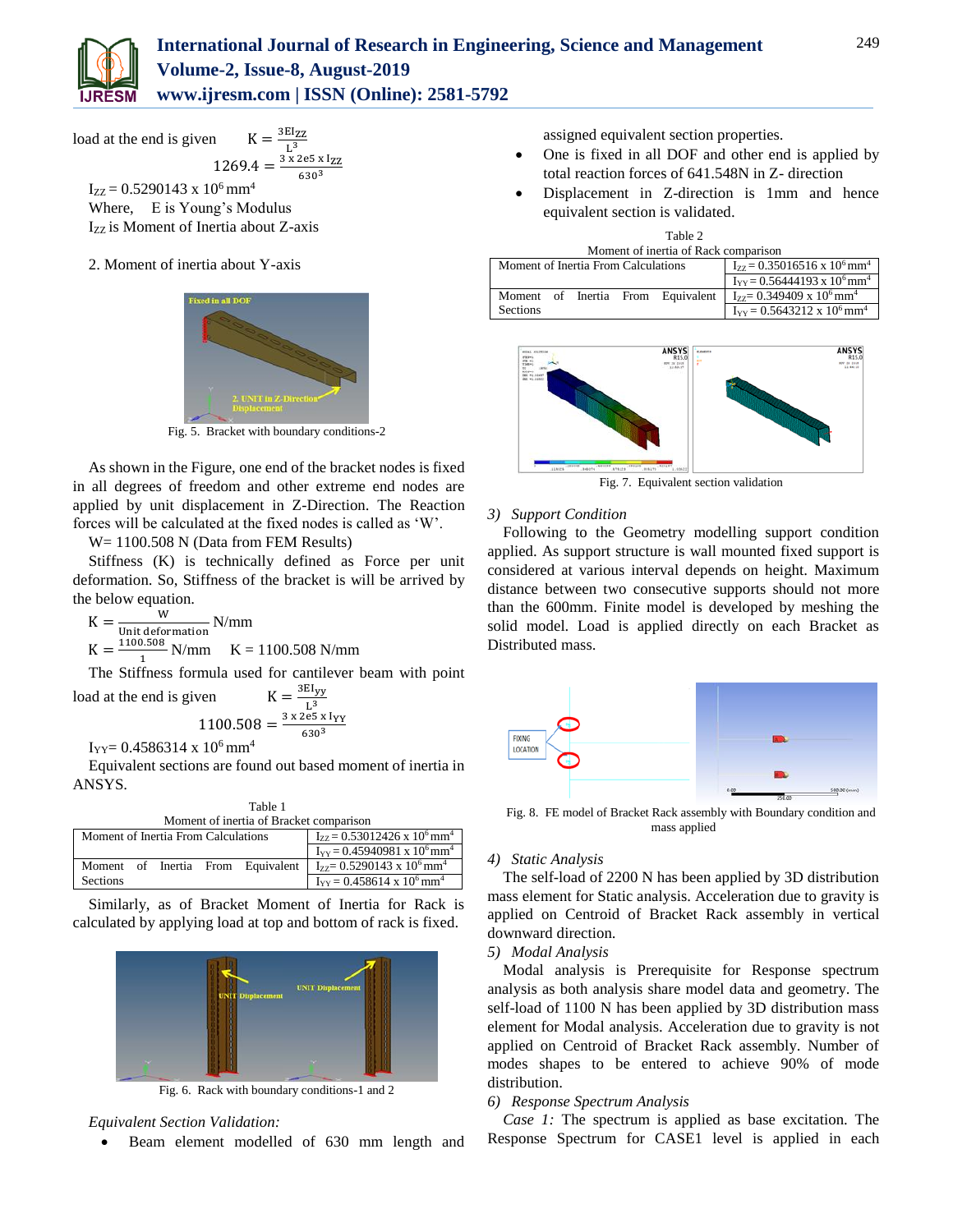

## **International Journal of Research in Engineering, Science and Management Volume-2, Issue-8, August-2019 www.ijresm.com | ISSN (Online): 2581-5792**

individual direction as per Spectral inputs.

- SPECTRA IN X-DIRECTION: The spectrum for CASE1 level with peak acceleration of  $18 \text{ m/s}^2$  in Xdirection
- SPECTRA IN Y-DIRECTION: The spectrum for CASE1 level with peak acceleration of  $18 \text{ m/s}^2$  in Ydirection.
- SPECTRA IN Z-DIRECTION: The spectrum for CASE1 level with peak acceleration of  $18 \text{ m/s}^2$  in Zdirection is as given in table below.

Damping Factor of Steel for CASE is 10%



Fig. 9. Graphical representation of Spectral input data for Case-1

*Case 2:* The spectrum is applied as base excitation. The Response Spectrum for CASE2 level is applied in each individual direction.

- SPECTRA IN X-DIRECTION: The spectrum for CASE2 with peak acceleration of 60 m/s<sup>2</sup> in X direction
- SPECTRA IN Y-DIRECTION: The spectrum for CASE2 with peak acceleration of 60 m/s<sup>2</sup> in Y direction
- SPECTRA IN Z-DIRECTION: The spectrum for CASE2 with peak acceleration of 60 m/s<sup>2</sup> in Z direction is given table below.



Fig. 10. Graphical representation of Spectral input data for Case-2

## **3. Analysis Results and Design**

#### *A. Analysis Results*

Results from analysis of bracket rack assembly in ANSYS workbench are obtained in SOLUTION. Importing parameters required to Design structure from SOLUTION and are noted.

Forces and moments in Rack and Bracket with 2 Bracket is given in Table 3 and Table 4 respectively.

Table 3  $\frac{1}{10}$  in RACK with 2 Brackets

| T vices and moments in ivere ix with 2 Drackets |          |          |          |          |       |
|-------------------------------------------------|----------|----------|----------|----------|-------|
| Description                                     | Static   | Static   | Case 1   | Case 2   | Units |
|                                                 | 220Kg    | 110Kg    |          |          |       |
| <b>MAX</b> Tensile                              | 2203.1   | 1124.3   | 1350.7   | 4806.2   | N     |
| Force $F_T$                                     |          |          |          |          |       |
| MAX.                                            | 1101.5   | 562.17   | $\Omega$ | $\Omega$ | N     |
| Compressive                                     |          |          |          |          |       |
| Force Fc                                        |          |          |          |          |       |
| Max. Bending                                    | $\Omega$ | $\Omega$ | 35065    | 117720   | $N -$ |
| moment Myy                                      |          |          |          |          | mm    |
| Max. Bending                                    | 690270   | 350470   | 5615140  | 2082700  | $N-$  |
| moment Mzz                                      |          |          |          |          | mm    |
| Max Torsional                                   | $\Omega$ | $\Omega$ | $\Omega$ | $\theta$ | $N-$  |
| moment Mt                                       |          |          |          |          | mm    |
| Max Shear Force                                 | 3117.6   | 1582.9   | 2476.1   | 9025.4   | N     |
| in Y-Dir FY                                     |          |          |          |          |       |
| Max Shear Force                                 | $\Omega$ | $\Omega$ | 349.21   | 1171.1   | N     |
| in Z-Dir FZ                                     |          |          |          |          |       |
|                                                 |          |          |          |          |       |

Table 4  $\overline{B}$  DD  $\overline{A}$  CVET with 2 Brackets

|                    | T OICES and moments in DIVACINET WHIT $\angle$ DIACRETS |          |          |          |       |
|--------------------|---------------------------------------------------------|----------|----------|----------|-------|
| Description        | Static                                                  | Static   | Case 1   | Case 2   | Units |
|                    | 220Kg                                                   | 110Kg    |          |          |       |
| <b>MAX</b> Tensile |                                                         | 0        | 1302.3   | 2679.6   | N     |
| Force $F_T$        |                                                         |          |          |          |       |
| MAX.               | $\theta$                                                | $\theta$ | $\Omega$ | $\Omega$ | N     |
| Compressive        |                                                         |          |          |          |       |
| Force Fc           |                                                         |          |          |          |       |
| Max. Bending       | $\Omega$                                                | $\theta$ | 152890   | 503580   | $N-$  |
| moment Myy         |                                                         |          |          |          | mm    |
| Max. Bending       | 690270                                                  | 350470   | 544970   | 2036200  | $N-$  |
| moment Mzz         |                                                         |          |          |          | mm    |
| Max Torsional      | $\Omega$                                                | $\Omega$ | $\Omega$ | $\Omega$ | $N-$  |
| moment Mt          |                                                         |          |          |          | mm    |
| Max Shear Force    | 2056.5                                                  | 1045.2   | 1340.7   | 4781.3   | N     |
| in Y-Dir FY        |                                                         |          |          |          |       |
| Max Shear Force    | 0                                                       | $\Omega$ | 424.87   | 1445.1   | N     |
| in Z-Dir FZ        |                                                         |          |          |          |       |

#### *B. Design procedure*

*Material data:* Grade of steel E410

Young's modulus  $E = 2X10^5$  N/mm<sup>2</sup>

Yield strength  $S_y = 410$  N/mm<sup>2</sup>

Ultimate tensile strength =  $540$  N/mm<sup>2</sup>

Effective length factor  $K = 1.2$ 

Considering the analysis results for design by assuming, Static 220 kg as Design Static Static 110 kg + Case 1 as Design Case 1

Static 110 kg + Case 2 as Design Case 2



Fig. 11. Cross Section of Rack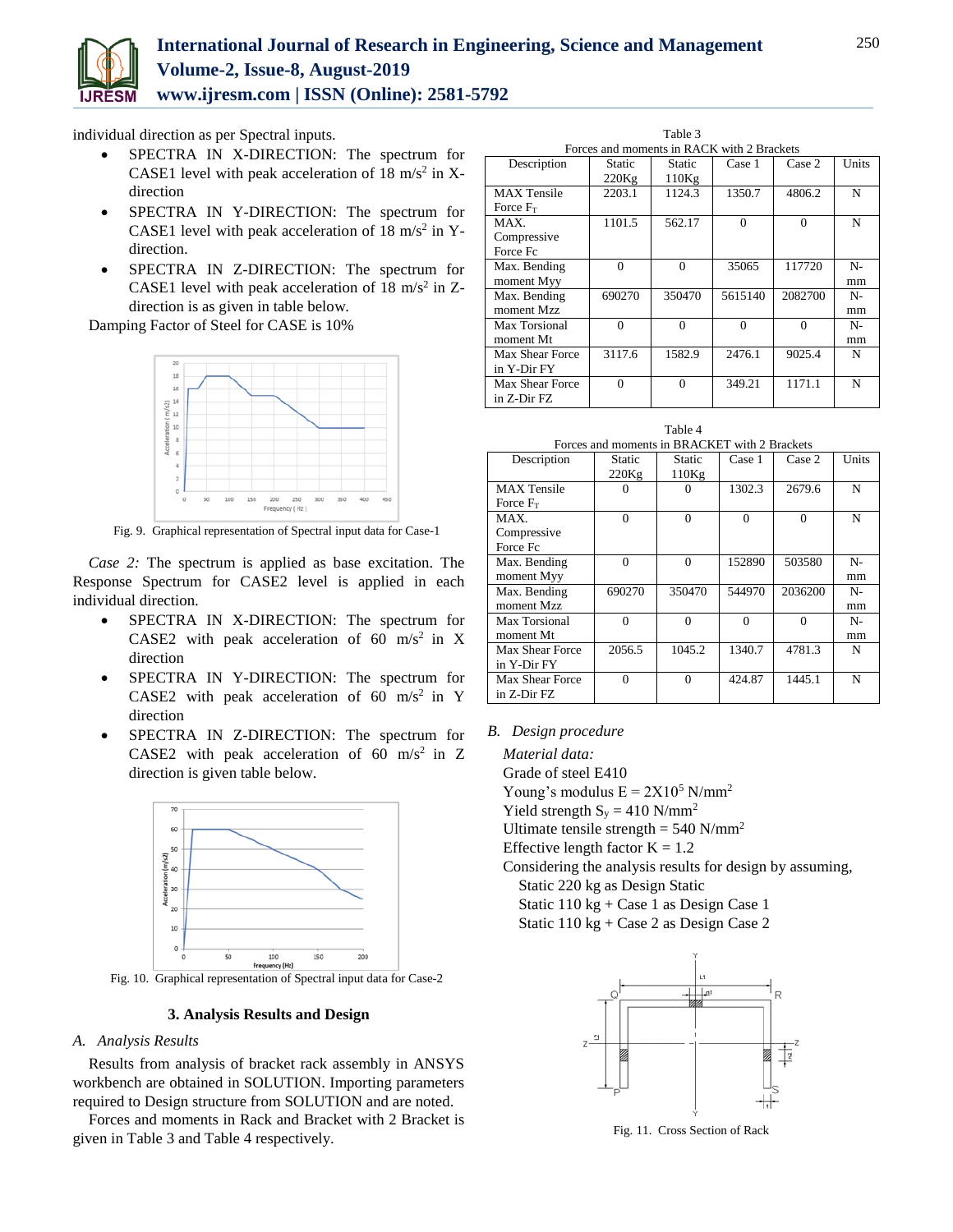

*Dimensions:*  $QR = 69$ mm,  $PQ = 68$ mm  $t = 4$ mm Slot Dia.  $n1 = 10.2$ mm Slot Width  $n2 = 34$ mm Unsupported length = 200mm Net area=  $[(69 - 10.2) \times 4 + (68 - 4) \times 4] - [2 \times 10.2 \times$  $4$ ] = 665.6 mm<sup>2</sup> Gross area, A =  $(69 \times 4)$  +  $[(68 - 4) \times 4 \times 2]$  = 788 mm2 *Laterally unsupported length:* Unsupported length of compression flange  $\leq \frac{200b_f}{\sqrt{2}}$  $\frac{100b_f}{\sqrt{Sy}} = \frac{200\times68}{\sqrt{410}}$  $\frac{60\times86}{\sqrt{410}}$  = 671.66 mm and also  $\leq \frac{138000}{(1100)}$  $\left(\frac{d}{A_f}\right)$ sy  $=\frac{138000}{69}$  $\left(\frac{69}{4\times68}\right)\times410$ = 1326.89 mm (From ASME BPVC SECTION 3322.1(d) (1), eq. 11)  $\therefore$  200 < 671.66 and also 200 < 1326.89 Hence ok i) Ratio of slenderness for Compression members KL  $\frac{\Delta L}{r}$  <200 = 10.46 < 200 mm (from ASME BPVC SECTION 3322.2(c), (1)) ii) Ratio of slenderness for Tension members L  $\frac{L}{r}$  < 240 =  $\frac{200}{22.94}$  = 8.72 < 240 mm (from ASME BPVC SECTION 3322.2(c), (2)) iii) Ratio of slenderness for Lateral bracing members L  $\frac{E}{r}$  <300 = 8.72<300 mm (from ASME BPVC SSECTION 3322.2(c), (2)), Hence ok *Allowable stresses: i) Allowable bending stress:* PQ  $\frac{vQ}{t} = \frac{68}{4}$  $\frac{68}{4}$  = 17 mm,  $\frac{QR}{t} = \frac{69}{4}$  $\frac{35}{4}$  = 17.25 mm Actual width to thickness ratio  $\frac{b}{t_f}$  = 17.25 mm Actual width to twice thickness ratio  $\frac{b}{2t_f} = 8.625$  mm Allowable width to thickness ratio  $\frac{170}{\sqrt{sy}} = 8.40$  mm Allowable width to thickness ratio  $\frac{250}{\sqrt{25}}$  $\sqrt{\frac{Sy}{Kc}}$  $= 12.35$  mm Allowable width to thickness ratio  $\frac{510}{\sqrt{2}}$  $\sqrt{\frac{Sy}{Kc}}$  $= 25.19$  mm Stress reduction factor Q<sub>s</sub> = 1.293-0.00118 $\times \frac{b}{t_f}\times \sqrt{\frac{S_y}{\kappa_G}}$  $\frac{sy}{Kc}$ (From ASME BPVC SECTION 3322.2 Eq 29)  $Q_s$ = 1.293-0.00118  $\times$  17.25  $\times$  20.248  $Q_s = 0.8808$ Since,  $\frac{510}{\sqrt{2}}$  $\sqrt{\frac{Sy}{Kc}}$  $>\frac{b}{1}$  $\frac{b}{t_f} > \frac{250}{\sqrt{5y}}$  $\sqrt{\frac{Sy}{Kc}}$ Therefore, Allowable bending stress  $F_b = Q_s \times 0.66 \times S_v$  $= 0.8808 \times 0.66 \times 410$  $= 238.36$  N/mm<sup>2</sup> (Design Static)

 $= 357.53$  N/mm<sup>2</sup> (Design case1)

 $= 357.53$  N/mm<sup>2</sup> (Design case2)

*ii) Allowable compressive stress:*

Radius of gyration about Y axis  $r_{yy} = \sqrt{\frac{IYY}{4}}$  $\frac{YY}{A} = \sqrt{\frac{564441.93}{665.6}}$  $\frac{4441.93}{665.6}$  $=29.12$  mm Radius of gyration about Z axis  $r_{zz} = \sqrt{\frac{Izz}{4}}$  $\frac{zz}{A} = \sqrt{\frac{350165.16}{665.6}}$  $\frac{0165.16}{665.6}$  $= 22.94$  mm  $\therefore$   $r_{max} = 29.12$  mm (max. of above) Effective Slenderness ratio =  $\frac{KL}{r_{max}} = \frac{1.2 \times 200}{22.94}$  $\frac{22.200}{22.94} = 10.46$  mm  $c_c = \sqrt{2 \times \pi^2 \times \frac{E}{\rho_s}}$  $\overline{\frac{E}{Q_{S_{\mathcal{Y}}}}} = \sqrt{\frac{2 \times \pi^2 \times 2 \times 10^5}{0.8808 \times 410}}$  $\frac{1 \times 1 \times 2 \times 10^{10}}{0.8808 \times 410} = 104.55$  $\therefore$  Allowable compressive strength  $F_a$ ,  $F_a = \frac{QsQa\left[1 - \frac{\left(\frac{KL}{r}\right)^2}{2c_c^2}\right]}{KL}$  $\frac{1}{2c_c^2}$ ]sy  $\frac{5}{3} + \frac{3(\frac{KL}{r})}{8(c_c)^3}$  $\frac{3(\frac{KL}{r})}{8(c_C)^3} - \frac{(\frac{KL}{r})^3}{8(c_C)^3}$  $8(c_C)^3$ (from ASME BPVC SECTION 3322.2 eq.35)  $F_a=$  $0.8808\times1[1-\frac{10.46^2}{2(10.151)^2}]$  $\frac{10.46}{2 \times 104.55^2}$   $\times 410$  $\frac{5}{3} + \frac{3 \times 10.46}{8 \times 104.55} - \frac{10.46^3}{8 \times 104.55}$  $8\times104.55^3$  $F_a = 210.87$  N/mm<sup>2</sup> (Design Static)  $= 316.30$  N/mm<sup>2</sup> (Design case1)  $= 316.30$  N/mm<sup>2</sup> (Design case2) *iii*) *Allowable tensile stress*  $F_t = 0.45 \times Sy$ (From ASME BPVC SECTION 3322.1(a)eq 2)  $= 0.45 \times 410$  $= 184.5$  N/mm<sup>2</sup> (Design Static)  $= 276.75$  N/mm<sup>2</sup> (Design case1)  $= 276.75$  N/mm<sup>2</sup> (Design case2) *iv*) Allowable shear stress  $F_v = 0.4 \times Sy$ (From ASME BPVC SECTION 3322.1(b) eq3)  $= 0.4 \times 410$  $= 164$  N/mm<sup>2</sup> (Design Static)

 $= 246$  N/mm<sup>2</sup> (Design case 1)

 $= 246$  N/mm<sup>2</sup> (Design case 2)

*Actual stress for Design Static condition: i) Actual bending stress:*

| Table 5                                                      |                                                |                                 |  |  |
|--------------------------------------------------------------|------------------------------------------------|---------------------------------|--|--|
|                                                              | Maximum Bending Stress Design Static condition |                                 |  |  |
| Bending stress                                               | Neutral axis depth                             | Neutral axis depth from         |  |  |
|                                                              | from bottom                                    | top                             |  |  |
| Due to M <sub>yy</sub> is $\sigma_y = \frac{M_{yy}}{Z_{yy}}$ | $= 0$<br>16360.47                              | $= 0$<br>16360.47               |  |  |
| Due to $M_{zz}$ is $\sigma_z = \frac{M_{zz}}{Z_{zz}}$        | 690270<br>$\frac{1}{7967.35}$ = 86.64          | 690270<br>$= 47.40$<br>14559.88 |  |  |
| <b>Total Bending Stress,</b>                                 | 86.64                                          | 47.40                           |  |  |
| $\sigma_{v} + \sigma_{z}$                                    |                                                |                                 |  |  |

Bending stress concentration factor  $K_b$ = 1 (Hand book: Petersons stress cont. factor)

Maximum Bending Stress  $S_b = 86.64$  N/mm<sup>2</sup> Actual Net Bending stress  $= S_b x K_b$ 

$$
= 86.64 \times 1
$$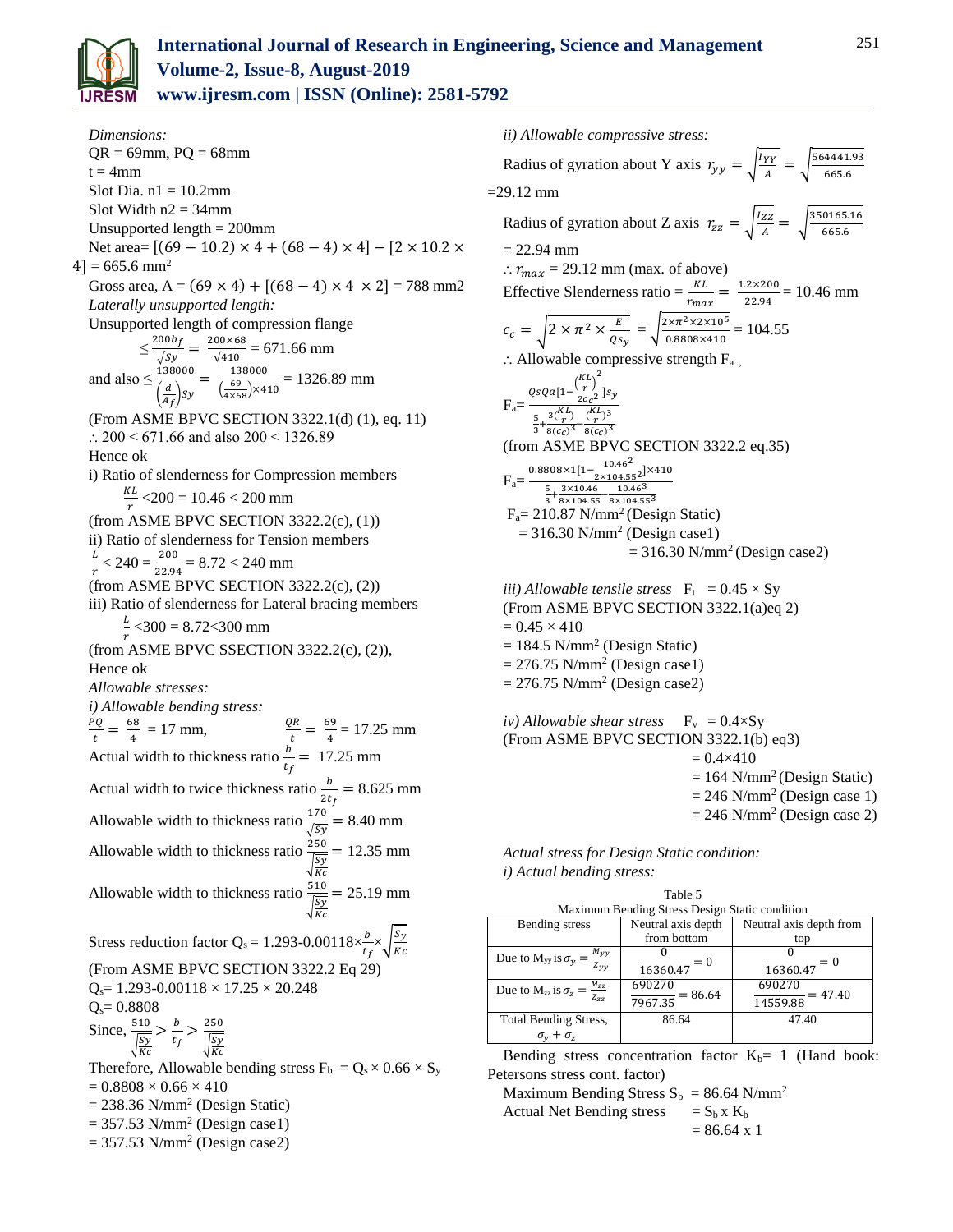

252

 $= 86.64$  N/mm<sup>2</sup> : Allowable bending stress > Actual bending stress 238.36 > 86.64

*ii) Calculated stress in compression:*

Stress in compression  $f_a = \frac{F_c}{A}$  $\frac{F_c}{A} = \frac{1101.5}{788}$  $\frac{101.5}{788}$  = 1.397 N/mm<sup>2</sup> : Allowable Compressive stress > Actual Compressive stress

 $210.87 > 1.397$ 

#### *iii) Calculated stress in Tension:*

Stress concentration Kc= 1 (Hand book: Petersons stress concentration factor)

Actual Tensile stress  $= \frac{F_t}{Net\ area} = \frac{2203.1}{665.6}$  $\frac{2203.1}{665.6}$  = 3.31 N/mm<sup>2</sup> ⸫ Allowable Tensile stress > Actual Tensile stress 184.5 > 3.31

*iv) Calculated stress in shear*

Area for shear stress  $A1 = L_1 \times t = 69 \times 4 = 276$  mm<sup>2</sup> Area for shear stress  $A2 = L_2 \times t \times 2 = 68 \times 4 \times 2 = 544$  mm<sup>2</sup> Shear stress due to Maximum Shear force in Y direction,  $\sigma_{s1} = \frac{F_y}{42}$  $\frac{F_y}{A2} = \frac{0}{54}$  $\frac{0}{544} = 0$  N/mm<sup>2</sup>

Shear stress due to Max Shear force in Z direction,  $\sigma_{s2} = \frac{F_Z}{41}$  $\frac{F_Z}{A1} = \frac{3117.6}{276}$  $\frac{117.6}{276}$  = 11.3 N/mm<sup>2</sup>

Shear stress due to Torsional moment  $M_{t}$ ,

 $\sigma_{st}=\frac{M_t}{4}$  $\frac{M_t}{A} = \frac{0}{78}$  $\frac{0}{788}$  = 0 N/mm<sup>2</sup> Actual Net Shear stress  $= \sqrt{\sigma_{s1}^2 + \sigma_{s2}^2 + \sigma_{st}^2}$  $=$   $\sqrt{0^2 + 11.30^2 + 0^2}$ 

|  | $= 11.3$ N/mm <sup>2</sup> |
|--|----------------------------|
|  |                            |

Table 6 Maximum Bending Stress Design Case1 condition

| maximum Bending Butess Besign Cuser condition                |                              |                     |  |  |
|--------------------------------------------------------------|------------------------------|---------------------|--|--|
| Bending stress                                               | Neutral axis depth           | Neutral axis depth  |  |  |
|                                                              | from bottom                  | from top            |  |  |
|                                                              |                              |                     |  |  |
| Due to M <sub>yy</sub> is $\sigma_y = \frac{M_{yy}}{Z_{yy}}$ | 35065<br>$= 2.14$            | 35065<br>$= 2.14$   |  |  |
|                                                              | 16360.47                     | 16360.47            |  |  |
|                                                              |                              |                     |  |  |
| Due to $M_{zz}$ is $\sigma_z = \frac{M_{zz}}{Z_{zz}}$        | 912010                       | 912010<br>$= 62.63$ |  |  |
|                                                              | $\frac{1}{7967.35}$ = 114.46 | 14559.88            |  |  |
|                                                              |                              |                     |  |  |
| <b>Total Bending Stress,</b>                                 | 116.6                        | 64.77               |  |  |
| $\sigma_{v} + \sigma_{z}$                                    |                              |                     |  |  |

∴ Allowable Shear stress > Actual Shear stress 164 > 11.3 Hence ok

#### *Actual stress for Design Case1 condition: i) Actual bending stress:*

Bending stress concentration factor  $K_b= 1$  (Hand book: Petersons stress cont. factor)

| Maximum Bending Stress $S_b$                                                     | $= 116.6$ N/mm <sup>2</sup> |
|----------------------------------------------------------------------------------|-----------------------------|
| <b>Actual Net Bending stress</b>                                                 | $= S_h x K_h$               |
|                                                                                  | $= 116.6 x 1$               |
|                                                                                  | $= 116.6$ N/mm <sup>2</sup> |
| $\lambda$ 11 = 11 1 1 1 $\lambda$ $\lambda$ $\lambda$ $\lambda$ 11 1 1 $\lambda$ |                             |

 $\therefore$  Allowable bending stress  $>$  Actual bending stress

## 357.53 > 116.6

*ii) Calculated stress in compression:* Stress in compression  $f_a = \frac{F_c}{A}$  $\frac{F_c}{A} = \frac{0}{78}$  $\frac{0}{788}$  = 0 N/mm<sup>2</sup> Allowable Compressive stress > Actual Compressive stress  $316.30 > 0$ 

#### *iii) Calculated stress in Tension:*

Stress concentration Kc= 1 (Hand book: Petersons stress concentration factor)

Actual Tensile stress  $=\frac{F_t}{Net\ area} = \frac{1350.7}{665.6}$  $\frac{(350.7)}{665.6}$  = 2.03 N/mm<sup>2</sup> ∴ Allowable Tensile stress > Actual Tensile stress 276.75 > 2.03

#### *iv) Calculated stress in shear:*

Area for shear stress A1 =  $L_1\times t= 69 \times 4 = 276$  mm<sup>2</sup> Area for shear stress  $A2 = L_2 \times t \times 2 = 68 \times 4 \times 2 = 544$  mm<sup>2</sup> Shear stress due to Max Shear force in Y direction,  $\sigma_{s1} = \frac{F_y}{42}$  $\frac{F_y}{A2} = \frac{349.24}{544}$  $\frac{49.24}{544}$  = 0.64 N/mm<sup>2</sup> Shear stress due to Max Shear force in Z direction,  $\sigma_{S2} = \frac{F_Z}{41}$  $\frac{F_Z}{A1} = \frac{2476.1}{276}$  $\frac{476.1}{276}$  = 8.97 N/mm<sup>2</sup> Shear stress due to Torsional moment  $M_t$ ,  $\sigma_{st}=\frac{M_t}{4}$  $\frac{M_t}{A} = \frac{0}{78}$  $\frac{0}{788}$  = 0 N/mm<sup>2</sup> Actual Net Shear stress  $= \sqrt{\sigma_{s1}^2 + \sigma_{s2}^2 + \sigma_{st}^2}$  $=\sqrt{0.64^2 + 8.97^2 + 0^2}$  $= 8.99$  N/mm<sup>2</sup> ∴ Allowable Shear stress > Actual Shear stress

246 > 8.99 Hence ok

*Actual stress for Design Case 2 condition: i) Actual bending stress:* 

Bending stress concentration factor  $K_b$ = 1 (Hand book:

Petersons stress cont. factor)

Maximum Bending Stress  $S_b = 312.58$  N/mm<sup>2</sup>

Actual Net Bending stress =  $S_b x K_b$ 

$$
= 312.58 \times 1
$$

 $= 312.58$  N/mm<sup>2</sup>

 $\therefore$  Allowable bending stress > Actual bending stress  $357.53$   $> 312.58$ 

| Table 7<br>Maximum Bending Stress Design Case2 condition     |                                              |                                            |  |  |
|--------------------------------------------------------------|----------------------------------------------|--------------------------------------------|--|--|
| Bending stress                                               | Neutral axis depth<br>from bottom            | Neutral axis depth<br>from top             |  |  |
| Due to M <sub>yy</sub> is $\sigma_y = \frac{M_{yy}}{Z_{yy}}$ | 117720<br>$\frac{117.28}{16360.47} = 7.19$   | 117720<br>$\frac{111122}{16360.47} = 7.19$ |  |  |
| Due to $M_{zz}$ is $\sigma_z = \frac{M_{zz}}{Z_{zz}}$        | 2433170<br>$= 305.39$<br>$\frac{1}{7967.35}$ | 2433170<br>$= 167.11$<br>14559.88          |  |  |
| <b>Total Bending Stress,</b><br>$\sigma_v + \sigma_z$        | 312.58                                       | 174.304                                    |  |  |

*ii) Calculated stress in compression:*

Stress in compression  $f_a = \frac{F_c}{A}$  $\frac{F_c}{A} = \frac{0}{78}$  $\frac{0}{788}$  = 0 N/mm<sup>2</sup>